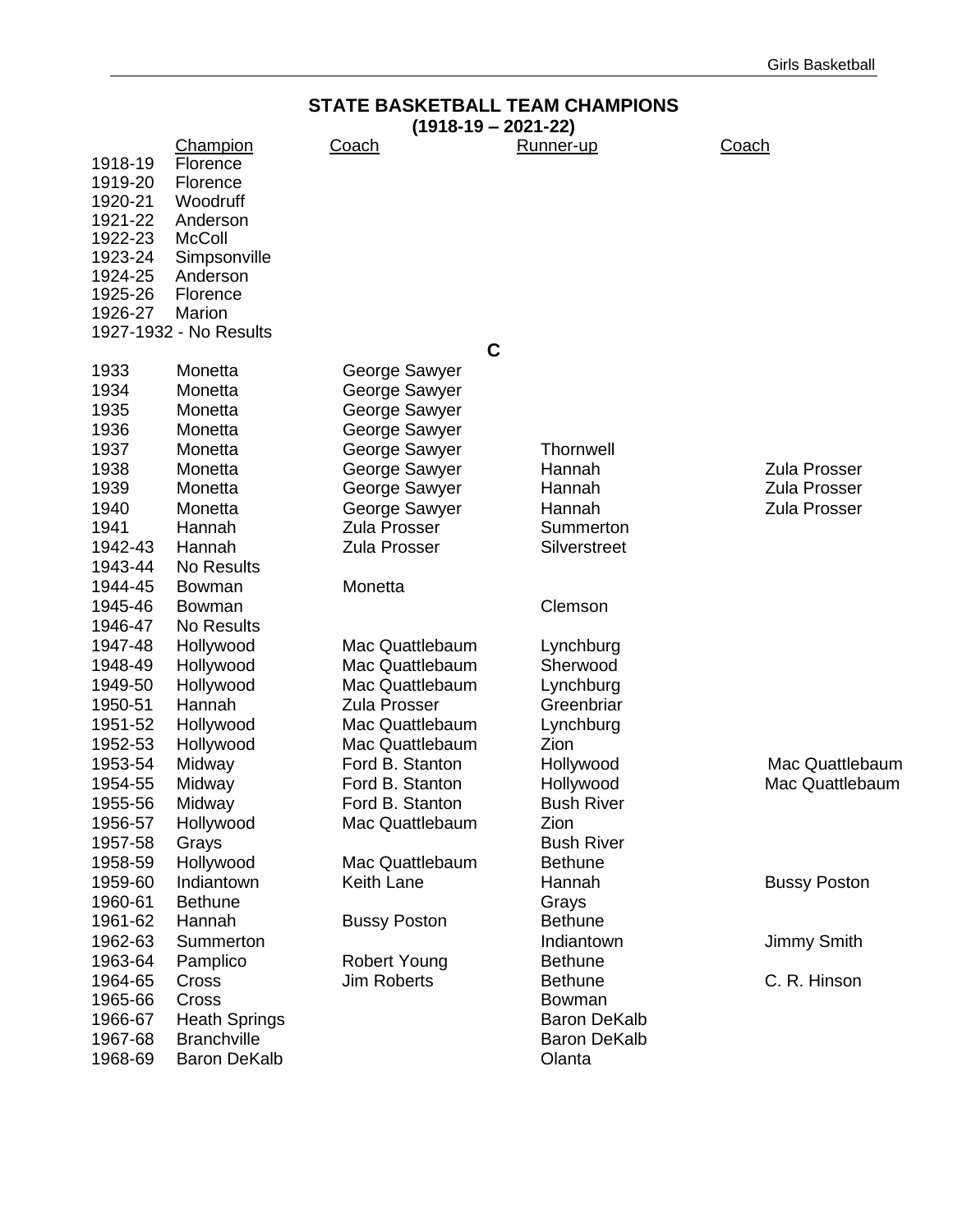|          |                     | B                        |                          |                          |
|----------|---------------------|--------------------------|--------------------------|--------------------------|
|          | Champion            | <b>Coach</b>             | Runner-up                | <u>Coach</u>             |
| 1933-34  | Loris               |                          |                          |                          |
| 1934-35  | Hartsville          |                          | Clover                   |                          |
| 1935-36  | Thornwell           |                          | Clinton 1936             | <b>Ninety Six</b>        |
| 1937-38  | Simpsonville        |                          | Latta                    |                          |
| 1938-39  | Loris               |                          | <b>Ninety Six</b>        |                          |
| 1939-40  | Loris               |                          | <b>Williston-Elko</b>    |                          |
| 1940-41  | Loris               |                          | Ashwood                  |                          |
| 1941-42  | Loris               |                          | Simpsonville             |                          |
| 1942-43  | Pelzer              | <b>Marshall Stone</b>    |                          |                          |
| 1943-44  | <b>No Results</b>   |                          |                          |                          |
| 1944-45  | Marion              | <b>Shannon Wilkerson</b> | Simpsonville             |                          |
| 1945-46  | Marion              | <b>Shannon Wilkerson</b> | <b>Ware Shoals</b>       |                          |
| 1946-47  | Roebuck             |                          | Marion                   | Shannon Wilkerson        |
| 1947-48  | Myrtle Beach        |                          | Inman                    |                          |
| 1948-49  | Bamberg             |                          | Lewisville               |                          |
| 1949-50  | Marion              | <b>Shannon Wilkerson</b> | Lewisville               |                          |
| 1950-51  | Marion              | <b>Shannon Wilkerson</b> | Lewisville               |                          |
| 1951-52  | Macedonia           |                          | Mauldin                  |                          |
| 1952-53  | <b>Mullins</b>      |                          | <b>Buford</b>            |                          |
| 1953-54  | Marion              | <b>Shannon Wilkerson</b> | Saluda                   | W. A. Ruff               |
| 1954-55  | Marion              | <b>Shannon Wilkerson</b> | Roebuck                  |                          |
| 1955-56  | Iva                 | <b>Marshall Stone</b>    | Marion                   | <b>Shannon Wilkerson</b> |
| 1956-57  | Mauldin             |                          | Marion                   | <b>Shannon Wilkerson</b> |
| 1957-58  | Estill              |                          | Crescent                 | <b>Marshall Stone</b>    |
| 1958-59  | <b>McCormick</b>    |                          | Johnsonville             |                          |
| 1959-60  | Lewisville          |                          | St. Paul                 |                          |
| 1960-61  | <b>Baron DeKalb</b> |                          | Wagener                  |                          |
| 1961-62  | <b>Floyds</b>       |                          | <b>McCormick</b>         |                          |
| 1962-63  | Floyds              |                          | Wagener                  |                          |
| 1963-64  | University          | <b>Hugh Summer</b>       | Latta                    |                          |
| 1964-65  | Latta               | Sam Clardy               | Socastee                 | Kathleen Macklen         |
| 1965-66  | McBee               | A. J. Calder             | Harleyville - Ridgeville |                          |
| 1966-67  | Denmark-Olar        |                          | Latta                    |                          |
| 1967-68  | Denmark-Olar        |                          | McBee                    | A. J. Calder             |
| 1968-69  | <b>Bells</b>        |                          | <b>Buford</b>            |                          |
|          |                     |                          |                          |                          |
|          |                     | A                        |                          |                          |
| 1934-35  | Orangeburg          |                          |                          |                          |
| 1935-36  | Orangeburg          |                          |                          |                          |
| 1936-37  | Orangeburg          |                          |                          |                          |
| 1937-38  | Laurens             |                          | Orangeburg               |                          |
| 1938-39  | Orangeburg          |                          | Newberry                 |                          |
| 1939-40  | Camden              |                          | Orangeburg               |                          |
| 1940-41  | Anderson            |                          | Camden                   |                          |
| 1941-42  | Camden              |                          | Orangeburg               |                          |
| 1942-44- | Orangeburg          |                          | Darlington               |                          |
|          | 1943-44- No Results |                          |                          |                          |
| 1945-46  | Lancaster           |                          | Aynor                    |                          |
| 1946-47  | Lancaster           |                          | Darlington               | Myrtle White             |
| 1947-48  | Darlington          | Myrtle White             | Lexington                |                          |
| 1948-49  | Aynor               |                          | Fairforest               |                          |
| 1949-50  | Aynor               |                          | Gaffney                  |                          |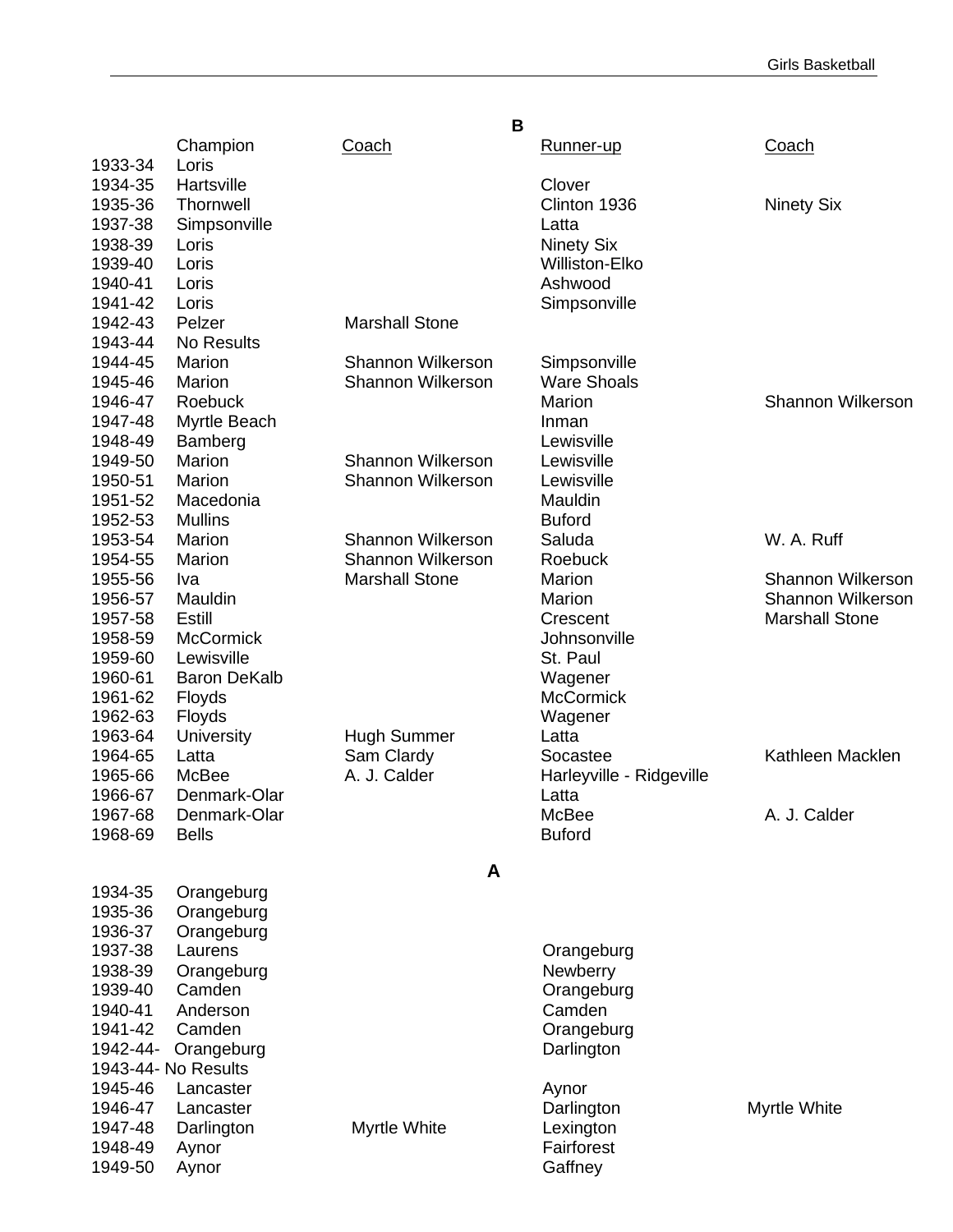|                    | Champion                 | Coach                   | Runner-up                | Coach                             |
|--------------------|--------------------------|-------------------------|--------------------------|-----------------------------------|
| 1950-51            |                          |                         | Pelzer-Williamston       | <b>Marshall Stone</b>             |
| 1951-52            | Aynor                    |                         | Union                    |                                   |
| 1952-53            | Aynor<br>Seneca          |                         |                          |                                   |
|                    |                          |                         | Orangeburg               |                                   |
| 1953-54            | Fairforest               |                         | <b>Barnwell</b>          |                                   |
| 1954-55            | Camden                   |                         | Chester                  |                                   |
| 1955-56            | Easley                   |                         | Camden                   |                                   |
| 1956-57            | Camden                   |                         | Lexington                |                                   |
| 1957-58            | Charleston               |                         | Winnsboro                |                                   |
| 1958-59            | Crescent                 | <b>Marshall Stone</b>   | Chesterfield             |                                   |
| 1959-60            | Aynor                    |                         | <b>Travelers Rest</b>    |                                   |
| 1960-61            | Chesterfield             |                         | <b>Travelers Rest</b>    |                                   |
| 1961-62            | Roebuck                  | James White             | Abbeville                |                                   |
| 1962-63            | Woodruff                 | W. L. Varner            | Moultrie                 | R. B. Shealy                      |
| 1963-64            | Myrtle Beach             | <b>Carroll Taylor</b>   | Hannah-Pamplico          | <b>Everose Gaskins</b>            |
| 1964-65            | Moultrie                 |                         | Cheraw                   |                                   |
| 1965-66            | <b>Strom Thurmond</b>    | <b>Boots Bandy</b>      | Cheraw                   |                                   |
| 1966-67            | Wren                     |                         | <b>Strom Thurmond</b>    | <b>Boots Bandy</b>                |
| 1967-68            | <b>Strom Thurmond</b>    | <b>Boots Bandy</b>      | <b>Fort Mill</b>         |                                   |
| 1968-69            | St. Paul's               |                         | <b>Gray Court-Owings</b> |                                   |
| 1969-70            | <b>Gray Court-Owings</b> |                         | Rains-Centenary          |                                   |
| 1969-70            | Columbus                 |                         | Edgewood                 |                                   |
| 1970-71            | <b>Holly Hill</b>        | <b>Larry Clark</b>      | Swansea                  | Jim Walton                        |
| 1971-72            | <b>Holly Hill</b>        | <b>Larry Clark</b>      | <b>Gray Court-Owings</b> | <b>Jesse Medlock</b>              |
| 1972-73            | <b>Bethune</b>           | Doby Gordon             | <b>Holly Hill</b>        | Artie Knight, Jr.                 |
| 1973-74            | <b>Ware Shoals</b>       | <b>Bob Johnston</b>     | St. Angela               | Ray Cavanagh                      |
| 1974-75            | <b>Bowman</b>            | John H. Carson          | Landrum                  | Harry McMillian                   |
| 1975-76            | <b>Holly Hill</b>        | Artie Knight, Jr.       | Mt. Pisgah               | <b>Robert Roberts</b>             |
| 1976-77            | Bowman                   | John H. Carson          | Jackson                  | Cary Johnson                      |
| 1977-78            | Bowman                   | Sinclair Abraham        | <b>Great Falls</b>       | <b>Bev Carroll</b>                |
| 1978-79            | Bowman                   | Sinclair Abraham        | <b>Bethune</b>           | Doby Gordon                       |
| 1979-80            | Bowman                   | Sinclair Abraham        | Tamassee-Salem           | <b>Bill Hines</b>                 |
| 1980-81            | McBee                    | <b>Andrew Calder</b>    | <b>Bowman</b>            | Sinclair Abraham                  |
| 1981-82            | Harleyville-Ridge.       | <b>Stanley Newton</b>   | Oakway                   | <b>Terry Swain</b>                |
| 1982-83            | Harleyville-Ridge.       | <b>Stanley Newton</b>   | <b>McBee</b>             | <b>Dennis Roberts</b>             |
| 1983-84            | Bowman                   | Sinclair Abraham        | McBee                    | Dennis Roberts                    |
| 1984-85            | McBee                    | Laurie C. Roberts       | <b>Bowman</b>            | Sinclair Abraham                  |
| 1985-86            | Blackville-Hilda         | <b>Farrell Zissette</b> | McBee                    | Laurie C. Roberts                 |
| 1986-87            | Blackville-Hilda         | <b>Farrell Zissette</b> | McBee                    | Laurie C. Roberts                 |
| 1987-88            | Blackville-Hilda         | <b>Farrell Zissette</b> | <b>Blue Ridge</b>        | Donna Campbell                    |
| 1988-89            | Wm'burg-Blakely          | <b>Willie Burgess</b>   | Blackville - Hilda       | Laverne Knox                      |
| 1989-90            | Blackville-Hilda         | Art Craig               | Harleyville - Ridgeville | <b>Stanley Newton</b>             |
| 1990-91            | McBee                    | Laurie C. Roberts       | Estill                   | Cecil Jenkins                     |
| 1991-92            | McBee                    | Laurie C. Roberts       | Estill                   | <b>Cecil Jenkins</b>              |
| 1992-93            | Johnsonville             | Spencer Robarge         | Mt. Pleasant             | Dorothy Fortune                   |
| 1993-94            | <b>Terrell's Bay</b>     | <b>Taft Watson</b>      | McBee                    | Laurie Roberts                    |
| 1994-95            | <b>Terrell's Bay</b>     | <b>Taft Watson</b>      | Scott's Branch           | Lyman Foster                      |
| 1995-96            | <b>Terrell's Bay</b>     | <b>Taft Watson</b>      | Scott's Branch           | Lyman Foster                      |
| 1996-97            | Estill                   | Cecil Jenkins           | McBee                    | <b>Laurie Roberts</b>             |
| 1997-98            | Estill                   | Cecil Jenkins           | <b>Indian Land</b>       | Tamara Jacobus                    |
| 1998-99            | Blackville-Hilda         | <b>Farrell Zissette</b> | Mt. Pleasant             |                                   |
|                    | Blackville-Hilda         | <b>Farrell Zissette</b> |                          | Dorothy Fortune<br>Laurie Roberts |
| 1999-00<br>2000-01 | Blackville-Hilda         | <b>Farrell Zissette</b> | McBee<br>Scott's Branch  | Patricia Nelson                   |
|                    |                          |                         |                          |                                   |
| 2001-02            | Timmonsville             | <b>Perry Stokes</b>     | Lewisville               | <b>Brenda Barber</b>              |
| 2002-03            | C E Murray               | Darren Mazyck           | Timmonsville             | Perry Stokes                      |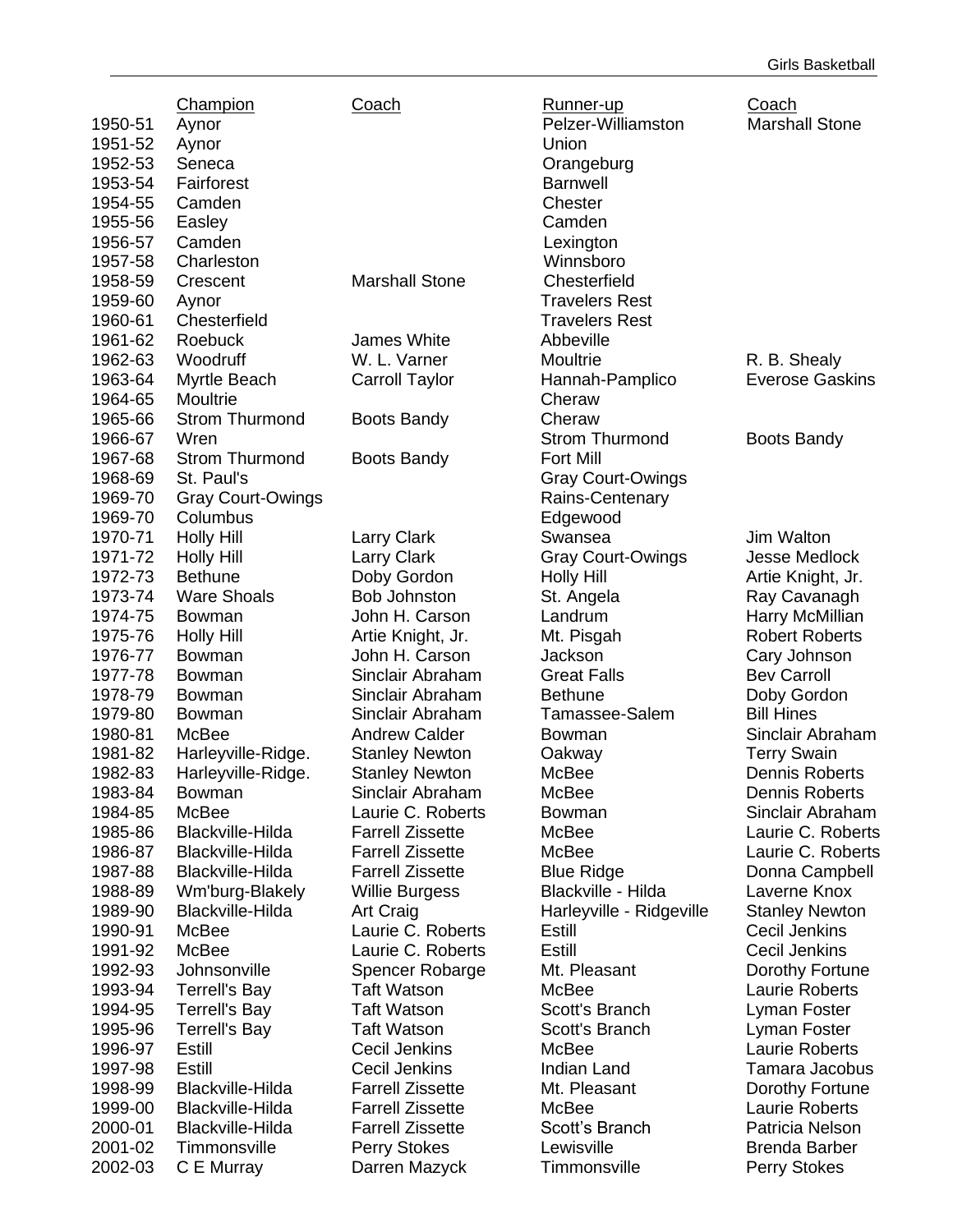|         | <u>Champion</u>        |
|---------|------------------------|
| 2003-04 | C E Murray             |
| 2004-05 | Hunter-Kinard-Tyler    |
| 2005-06 | Hunter-Kinard-Tyler    |
| 2006-07 | Latta                  |
| 2007-08 | C E Murray             |
| 2008-09 | <b>Christ Church</b>   |
| 2009-10 | Christ Church          |
| 2010-11 | Ridgeland              |
| 2011-12 | Timmonsville           |
| 2012-13 | Hemingway              |
| 2013-14 | Latta                  |
| 2014-15 | <b>Christ Church</b>   |
| 2015-16 | <b>Christ Church</b>   |
| 2016-17 | Estill                 |
| 2017-18 | East Clarendon         |
| 2018-19 | Scott's Branch         |
| 2019-20 | High Point             |
| 2020-21 | <b>Military Magnet</b> |
| 2021-22 | Military Magnet        |
|         |                        |

Coach Runner-up Coach

#### Darren Mazyck **Christ Church Changes** Sally Shurtz **2006-2004-05 Tonia Young C E Murray C E Murray Darren Mazyck 2006-2006-2006-006 Tonia Young Blackville-Hilda Robert Williams** 2006-07 Latta Jeffery Bley Indian Land Tamara Jacobus Darren Mazyck Hunter-Kinard-Tyler Jarvis Davis **2008** Sally Shurtz **Christ Chardeeville** Greg Cox 2009-10 Christ Church Sally Shurtz Hardeeville Tonya Strobridge Frederick Toomer St. Joseph's Grace Franklin Perry Stokes **2011** Abbeville Brenda Jackson 2012-13 Hemingway Chakaris Thomas McCormick Gina Wideman 2013-14 Latta Curtis Jackson St. Joseph's Grace Franklin 2014-15 Christ Church Toni Leopard Latta Curtis Jackson 2015-16 Christ Church Toni Leopard Timmonsville Perry Stokes Marcus Livingston Green Sea- Floyds Perry Stokes Timmonsville Mike Lowder L. M. Stukes **High Pointe Academy** Grace Franklin **2019-2019** Grace Franklin Military Magnet Nathaniel Taylor Nathaniel Taylor Southside Christian Mike Johnson Nathaniel Taylor Denmark-Olar Terence Jones

1957-58 Hillcrest **North Augusta** North Augusta 1958-59 Lancaster **Beaufort** 1959-60 Byrnes Emily Myers Eau Claire Anne Fullerton 1960-61 Byrnes **Emily Myers** Garrett Harriett Whisenhunt 1961-62 Byrnes Emily Myers Orangeburg 1962-63 Orangeburg **Fairforest** Kay Parris 1963-64 Woodruff M. L. Varner St. Andrews 1964-65 Byrnes Emily Myers Camden Coke Goodwin 1965-66 Woodruff W. L. Varner Hanahan 1966-67 Woodruff W. L. Varner Hanahan 1967-68 St. Andrews Union 1968-69 Ware Shoals Bob Johnston Buford 1969-70 Ware Shoals Bob Johnston Bethune 1969-70 Mullins **Bell Street** 1970-71 Westminster Roy Strickland East Clarendon Jake Strickland 1971-72 Westminster **Roy Strickland** Barnwell **Barnwell** Melvin Bouknight 1972-73 Chapin M. F. Sullivan Rains-Centenary Taft Watson 1973-74 Crescent Craig Drennon Johnsonville 1974-75 Rains-Centenary Taft Watson **Fort Mill** Fort Mill Judy Adkins 1975-76 St. Matthews Oscar Dayson Crescent Craig Drennon 1976-77 Barnwell Sam Clardy Crescent Larry Clark 1977-78 Ware Shoals Bob Johnston Bushill Estill Melissa Dean 1978-79 Pendleton Mary Ann Devlin North Charleston Marilyn Rinnert 1979-80 North Charleston Marilyn Rinnert Pendleton Gwen Salley 1980-81 Ware Shoals Bob Johnston Loris Loris Julianne Suggs 1981-82 Chapman Jane Lewis St. Matthews Oscar Dayson 1982-83 Andrew Jackson Martin Tiller Barnwell Brenda Richardson 1983-84 Barnwell Brenda Richardson Andrew Jackson Martin Tiller 1984-85 Barnwell Brenda Richardson Batesburg-Leesville Jimmy Hoover 1985-86 N. Myrtle Beach Frank Moorehead Crescent Steve Ravan 1986-87 Allendale-Fairfax Sheila Curry Andrew Jackson Martin Tiller

**AA**

1987-88 Allendale-Fairfax Sheila Curry Batesburg-Leesville Jimmy Hoover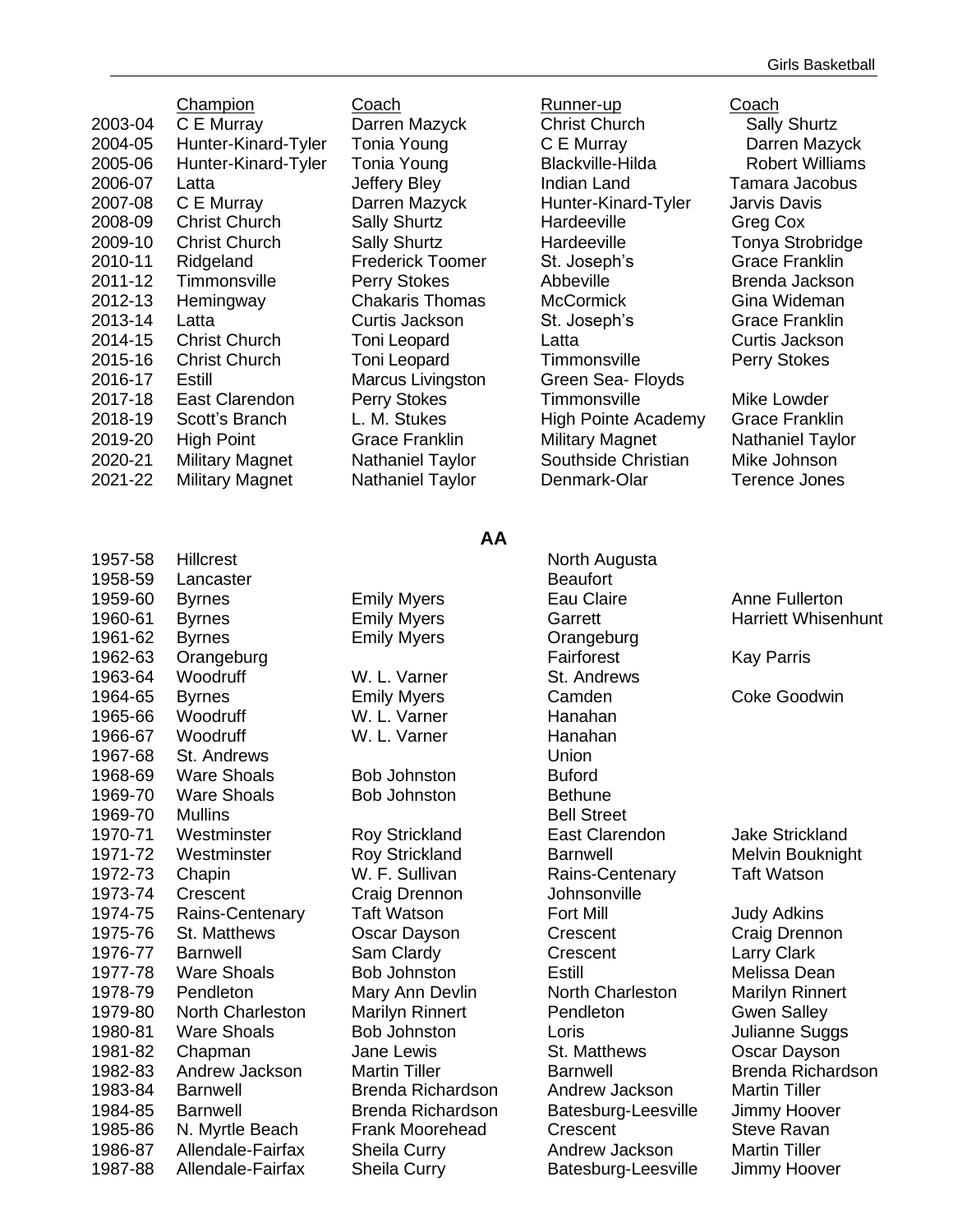1988-89 Chapman Jane Lewis Allendale-Fairfax Sheila Curry 1989-90 Blacksburg Mitch Harris North Myrtle Beach Frank Moorhead 1990-91 Blacksburg Mitch Harris Allendale-Fairfax Sheila Curry 1991-92 Mullins Fred Senter Mayewood Debbie Smith 1992-93 Hemingway Tara Richardson Chapman Joy Erwin 1993-94 Columbia Bobby Young West-Oak Tom Mouyeos 1994-95 Swansea Gina Cooper Carolina Betty Moore 1995-96 Columbia Bobby Young Carolina Betty Moore 1996-97 Carolina Betty Moore Wade Hampton Cassandra Bolden<br>1997-98 Columbia Bobby Young Mullins Fred Senter 1997-98 Columbia Bobby Young Mullins Fred Senter 1998-99 Mullins Fred Senter Bishopville James Dizzley 1999-00 Columbia Bobby Young Bishopville James Dizzley 2000-01 Lee Central Dorothy Fortune Hanahan Charlotte Spagnolia 2001-02 Lee Central Dorothy Fortune Columbia Bobby Young 2002-03 Lee Central Dorothy Fortune Columbia Bobby Young 2003-04 Columbia Bobby Young Andrews Bethany Giles-Burgess 2004-05 Lee Central Dorothy Fortune Broome Sharon Dillon 2005-06 Broome Sharon Dillon Andrews Bethany Giles-Burgess 2006-07 Lee Central Dorothy Fortune Broome Kim Goode 2007-08 Keenan Reggie McLain Lee Central James Dizzley 2008-09 Marion Leon Sturkey Pendleton Tim Wood 2009-10 Southside Lamont Wakefield Marion Leon Sturkey 2010-11 Timberland Cleve Touchberry Keenan Reggie McLaine 2011-12 Bishop England Paul Runey Columbia Bobby Younr 2012-13 Keenan Reggie McLaine Bishop England Paul Runey 2013-14 Bishop England Paul Runey Andrew Jackson Dennis Farmer 2014-15 Bishop England Paul Runey Pendleton Tim Wood 2015-16 Bishop England Paul Runey Keenan Reggie McLaine 2016-17 Mullins Myron Gerald Christ Church Ja'net Vicks 2017-18 Keenan Reggie McLain Mullins Myron Gerald 2018-19 Christ Church Ja'Net Vicks Mullins Mullins Myron Gerald 2019-20 North Charleston Haley Weed Christ Church Ja'Net Vicks 2020-21 Saluda Jeanette Wilder Silver Bluff Chasen Redd 2021-22 Christ Church Ja'Net Vicks Andrew Jackson Derek Vick

Champion Coach Runner-up Coach

#### **AAA**

| Joyce Stan        |
|-------------------|
|                   |
|                   |
|                   |
| <b>Heyward S</b>  |
| <b>Heyward S</b>  |
| <b>Marian Bre</b> |
|                   |
| Hermine S         |
| Amanda H          |
| Anne Long         |
| Ann Dean          |
| <b>Judy Strou</b> |
| John Tham         |
| Shirley Mc        |
| Ed Brown          |
|                   |

Joyce Stanford Heyward Slice Heyward Slice Marian Brewer

Hermine Smith Amanda Holder Judy Stroud John Thames Shirley McAdams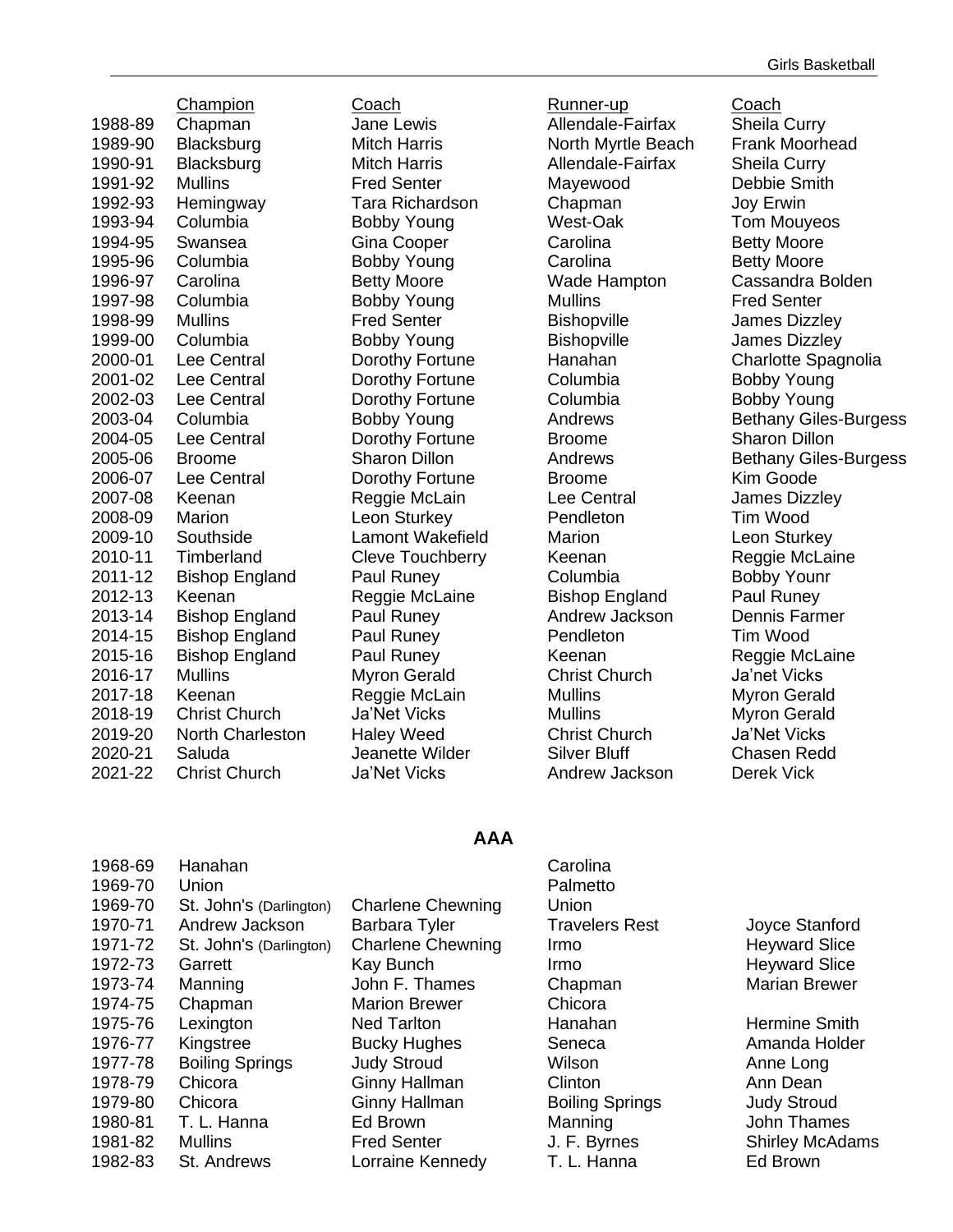|         | <b>Champion</b>       |
|---------|-----------------------|
| 1983-84 | Bonds-Wilson/N        |
| 1984-85 | South Aiken           |
| 1985-86 | Myrtle Beach          |
| 1986-87 | Chapman               |
| 1987-88 | South Aiken           |
| 1988-89 | Westside              |
| 1989-90 | Broome                |
| 1990-91 | Westside              |
| 1991-92 | Westside              |
| 1992-93 | Eau Claire            |
| 1993-94 | Dreher                |
| 1994-95 | Seneca                |
| 1995-96 | <b>Battery Creek</b>  |
| 1996-97 | Myrtle Beach          |
| 1997-98 | <b>Battery Creek</b>  |
| 1998-99 | Seneca                |
| 1999-00 | Manning               |
| 2000-01 | Laurens               |
| 2001-02 | Dreher                |
| 2002-03 | York                  |
| 2003-04 | <b>Chester</b>        |
| 2004-05 | Timberland            |
| 2005-06 | J L Mann              |
| 2006-07 | J L Mann              |
| 2007-08 | J L Mann              |
| 2008-09 | Lower Richland        |
| 2009-10 | Myrtle Beach          |
| 2010-11 | Myrtle Beach          |
| 2011-12 | Dreher                |
| 2012-13 | Lower Richland        |
| 2013-14 | Dreher                |
| 2014-15 | Lancaster             |
| 2015-16 | Dreher                |
| 2016-17 | <b>Bishop England</b> |
| 2017-18 | Newberry              |
| 2018-19 | <b>Bishop England</b> |
| 2019-20 | Keenan<br>Keenan      |
| 2020-21 |                       |
| 2021-22 | Keenan                |

<u>Coach</u> و <u>Runner-up</u><br>Champion Coach (Coach U.F. Byrnes<br>Shirley Shirley Wendell Haynes Marion

G. Hallman/M. Rinnert J. F. Byrnes Shirley McAdams Phil Strickland McDuffie Michael Austin Jamie Risberg McDuffie Michael Austin **1986** Jane Lewis **Couth Aiken** Karen D. Carter 1987-88 South Aiken Karen D. Carter T. L. Hanna Ed Brown William Roberts Manning John Thames 1989-90 Broome Joy Erwin Manning John Thames William Roberts Columbia Bobby Young William Roberts Myrtle Beach Jerry Sellers James Casey **Riverside Pam Player** Pam Player 1993-94 Dreher Joe Soltish Seneca Amanda Holder 1994-95 Seneca Amanda Holder Keenan Van McCloud 1995-96 Battery Creek Joseph Stroman York Arsonia Stroud Lynn Smith **Daniel** Daniel Bill Wilson Joseph Stroman Eau Claire Tammy Jones Amanda Holder **Holly Hill-Roberts** Lyman Foster **1999-1999-00 Manning Clover** Sherer Hopkins **Beaufort 2001** Seneca Amanda Holder Seneca Arsonia Stroud **Dreher Dreher** Scott Long Ezekiel Washington Dreher Teresa Jones **2004** Cleve Touchberry Clover Sherer Hopkins Darah Huffman **North Charleston** Jimmy Brown Darah Huffman **North Charleston** Jimmy Brown Darah Huffman Myrtle Beach Mickey Hunter Debbie Stroman Darlington Brian Rozzell 2009-10 Myrtle Beach Brian Kiper Daniel Jody Powell **2010**-11 Myrtle Brian Kiper Greenville Anthony Gowens 2011-12 Dreher Teresa Jones Wade Hampton David Linderman Debbie Stroman Orangeburg-Wilkinson Joshua Staley 2013-14 Dreher Teresa Jones Andrew Jackson Tony Wilson 2014-15 Lancaster Ronnie Robinson Lakewood Frances Fields 2015-16 Dreher Teresa Jones Myrtle Beach Jennifer Dennison Paul Runey **Newberry** Newberry Melissa Mendenhal Melissa Mendenhal Ridgeland-Hardeeville Frederick Toomer Paul Runey **2018** Keenan Reggie McLain Reggie McLain Bishop England Paul Runey Reggie McLain Camden Natalie Norris

| 1969-70 | Wilkinson            |                      | <b>Sims</b>          |                 |
|---------|----------------------|----------------------|----------------------|-----------------|
| 1970-71 | Union                | <b>Clara Hitt</b>    | Wilkinson            | Anthony J       |
| 1971-72 | <b>Beaufort</b>      | Joyce Woods          | Aiken                | Johanna         |
| 1972-73 | Easley               | Jean Westmoreland    | <b>Burke</b>         | Geneva Ro       |
| 1973-74 | Easley               | Jean Westmoreland    | Aiken                | Johanna         |
| 1974-75 | Aiken                | Johanna Gibbs        | <b>West Florence</b> | <b>Judy Sou</b> |
| 1975-76 | <b>West Florence</b> | <b>Judy Southard</b> | Orangeburg-Wilkinson | John Brur       |
| 1976-77 | Wando                | Sarah Sanders        | Orangeburg-Wilkinson | John Brur       |
| 1977-78 | <b>Spring Valley</b> | <b>Rich Grich</b>    | Lexington            | Ken Long        |
| 1978-79 | Lexington            | <b>Marion Brewer</b> | Camden               | Mike Culp       |
| 1979-80 | Wando                | Linda White          | <b>Byrnes</b>        | Joy Jenni       |
|         |                      |                      |                      |                 |

#### **AAAA**

**Clara Hitt 1970-11 Wilkinson** Millen Anthony Jarvis 1971-72 Beaufort Joyce Woods Aiken Johanna Gibbs Jean Westmoreland Burke Geneva Robinson 1973-74 Easley Jean Westmoreland Aiken Johanna Gibbs Johanna Gibbs West Florence Judy Southard 1975-1976 Judy Southard Crangeburg-Wilkinson John Brunson Sarah Sanders **Orangeburg-Wilkinson** John Brunson **Marion Brewer Camden Mike Culp** Linda White **1979-80 Byrnes** 1979-90 Joy Jennings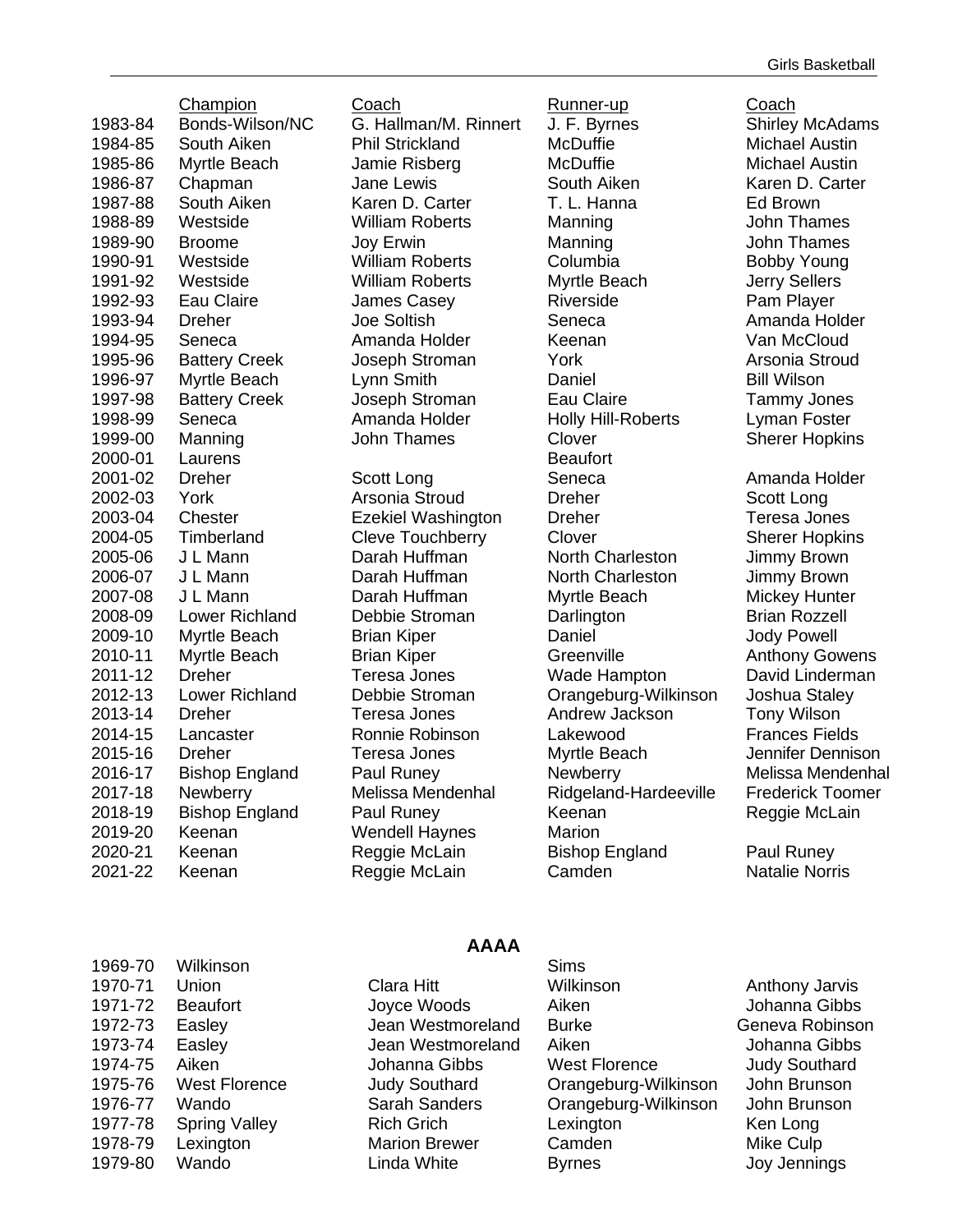1980-81 Dreher Gerald Kelley Rock Hill **Tina Ireland** 1981-82 Camden Mike Culp Midland Valley Jean Johnston 1982-83 Sumter Donna Bisom Laurens Kay Monroe 1983-84 Union Anne Long Sumter Donna Bisom 1984-85 Union Anne Long Wilson Meg S. Reed 1985-86 Hartsville Pat Hewitt Orangeburg-Wilkinson Edward Pellman 1986-87 Orangeburg-Wilkinson Edward Pellman Eau Claire James Casey 1987-88 Union Anne Long Eau Claire James Casey 1988-89 Union **Anne Long** Hartsville **Pat Hewitt** 1989-90 Hartsville Pat Hewitt Orangeburg-Wilkinson Edward Pellman 1990-91 Orangeburg-Wilkinson Edward Pellman Hartsville **Pat Hewitt** 1991-92 Hartsville Pat Hewitt Orangeburg-Wilkinson Edward Pellman 1992-93 Chester Sue Misenheimer Summerville Theresa Kendle 1993-94 Lower Richland Debbie Stroman Greenwood Sheila Rhodes 1994-95 Greenwood Sheila Rhodes South Florence Lisa Jones 1995-96 Greenwood Sheila Rhodes Irmo Tammy Hardy 1996-97 Lower Richland Debbie Stroman Mauldin Julie Wilson 1997-98 Laurens Travis Langford Summerville Teresa Kendle 1998-99 Laurens Travis Langford Summerville Teresa Kendle 1999-00 Orangeburg-Wilkinson Edward Pellman Summerville Teresa Kendle 2000-01 Laurens Travis Langford Beaufort Mona Lise Dickson 2001-02 Orangeburg-Wilkinson Edward Pellman Dutch Fork Anne Long 2002-03 Dorman Joy Couch Dutch Fork Anne Long 2003-04 Dorman Joy Couch Irmo Monica Williams 2004-05 Dorman Joy Couch Dutch Fork Anne Long 2005-06 Lower Richland Debbie Stroman Dorman Joy Couch 2006-07 Lower Richland Debbie Stroman Dorman Joy Couch 2007-08 Lower Richland Debbie Stroman Dorman Kristy Ray 2008-09 Spring Valley **Anne Long Cangeburg-Wilkinson** Joshua Staley 2009-10 Goose Creek Tim Baldwin Spring Valley Anne Long 2010-11 Spring Valley Anne Long Goose Creek Tim Baldwin 2011-12 Dutch Fork Faye Norris Orangeburg-Wilkinson Joshua Staley 2012-13 Dutch Fork Faye Norris Dorman Valorie Whiteside 2013-14 Dutch Fork Faye Norris Greenwood Susan Thompson 2014-15 Spring Valley **Anne Long Coose Creek** Tim Baldwin 2015-16 Spring Valley **Anne Long Sumter Sumter** Jason Loudenslager 2016-17 North Augusta Crystal Cummings Wilson Gerrin Harrison 2017-18 North Augusta Crystal Cummings Wilson Jessica Gerald 2018-19 North Augusta **Al Young** South Pointe Stephanie Butler-Graham 2019-20 North Augusta Al Young South Pointe Stephanie Butler-Graham 2020-21 Westside Jackie Roberts North Myrtle Beach Brooke Smith 2021-22 Westside Jackie Roberts North Augusta Al Young

Champion Coach Coach Runner-up Coach

#### Girls Basketball

#### **AAAAA**

|         | Champion             | Coach                 | Runner-up            | Coach               |
|---------|----------------------|-----------------------|----------------------|---------------------|
| 2016-17 | Goose Creek          | <b>Tim Baldwin</b>    | Wade Hampton         | Romon Gray          |
| 2017-18 | <b>Spring Valley</b> | Megan Assey           | Wade Hampton         | Eric Burrow         |
| 2018-19 | Goose Creek          | <b>Tim Baldwin</b>    | <b>Spring Valley</b> | Megan Asse          |
| 2019-20 | Goose Creek          | <b>Tim Baldwin</b>    | Clover               | <b>Sherer Hopk</b>  |
| 2020-21 | Clover               | <b>Sherer Hopkins</b> | Sumter               | Jeff Schaffer       |
| 2021-22 | <b>Rock Hill</b>     | Kenny Orr             | Summerville          | <b>Calvin Davis</b> |

Coach Runner-up Coach 2016-17 Goose Creek Tim Baldwin Wade Hampton Romon Gray Megan Assey **2017-18 Wade Hampton** Eric Burrow Tim Baldwin **2018-19 Spring Valley Creek Assey** Megan Assey **2019** Tim Baldwin Clover Sherer Hopkins **2020-21 Sherer Hopkins Sumter Sumter Sherer Hopkins**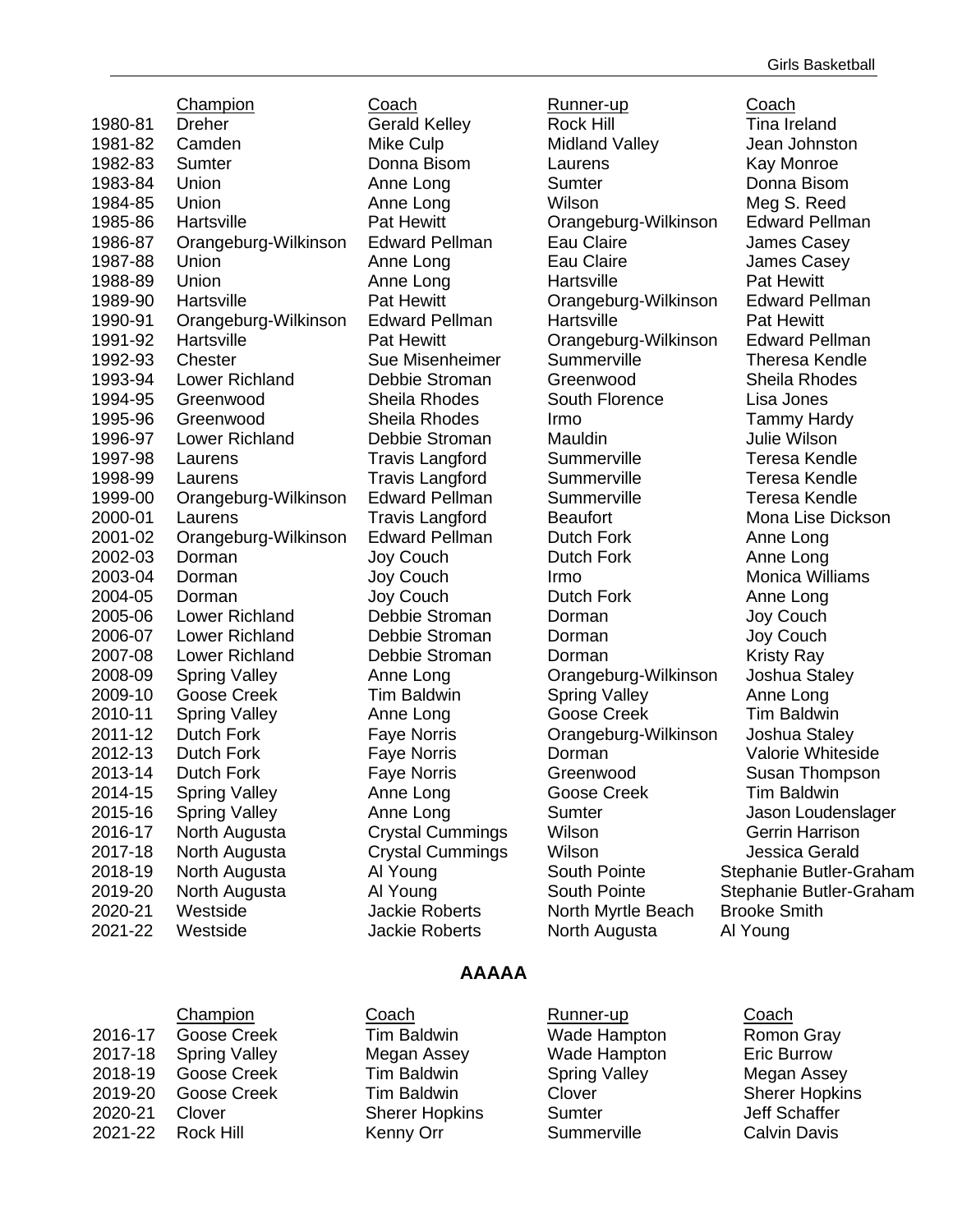## **SCHOOL RECORDS**

## **Most State Championships**

# **Most Consecutive State Championships**

## **CAREER COACHING WINS**

| 824  Anne Long Dutch Fork/Spring Valley . 1974 - 15 824 - 196       |  |  |
|---------------------------------------------------------------------|--|--|
| 792  Fred Senter  Mullins  1961 - 06  792 - 237                     |  |  |
| 743  John F. Thames  Manning  1968 - 06  743 - 192                  |  |  |
| 739  Taft Watson Terrell's Bay 1949 - 88, 92 - 97 739 - 202         |  |  |
| 736  Dorothy Fortune  Lee Central  1976 - 15  736 - 281             |  |  |
| 728  Paul Runey  Bishop England 1985 - 20  728 - 198                |  |  |
| 649  Perry Stokes Johnsonville/Timmonsville 1979 - 2017.  649 - 223 |  |  |
| 646  Amanda Holder  Seneca  1974 - 11  646 - 278                    |  |  |
| 552  Oscar Dayson  Calhoun County  1955 - 91  552 - 228             |  |  |
| 550  Mac Quattlebaum  Hollywood  1945 - 74  550 - 150               |  |  |
| 539  Mike Culp  Camden  1970 - 04  539 - 256 - 1                    |  |  |
| 507  Teresa Kendle Summerville 1976 - 03 507 - 135                  |  |  |
| 482  Debbie Stroman  Lower Richland  1992 -16  482 - 127            |  |  |
| 437  Shannon Wilkerson  Marion  1942 - 66  437 - 32 - 5             |  |  |
| 434  Tim Baldwin  Goose Creek 2001 - 20  434 - 84                   |  |  |
| 409  Patti Moore  Barnwell, A C Flora  1994 - 17  409 - 231         |  |  |
| 407  Pat Hewitt Hartsville 1972 - 96 407 - 171                      |  |  |
| 347  Bob Johnston  Ware Shoals  1960 - 81  347 - 48                 |  |  |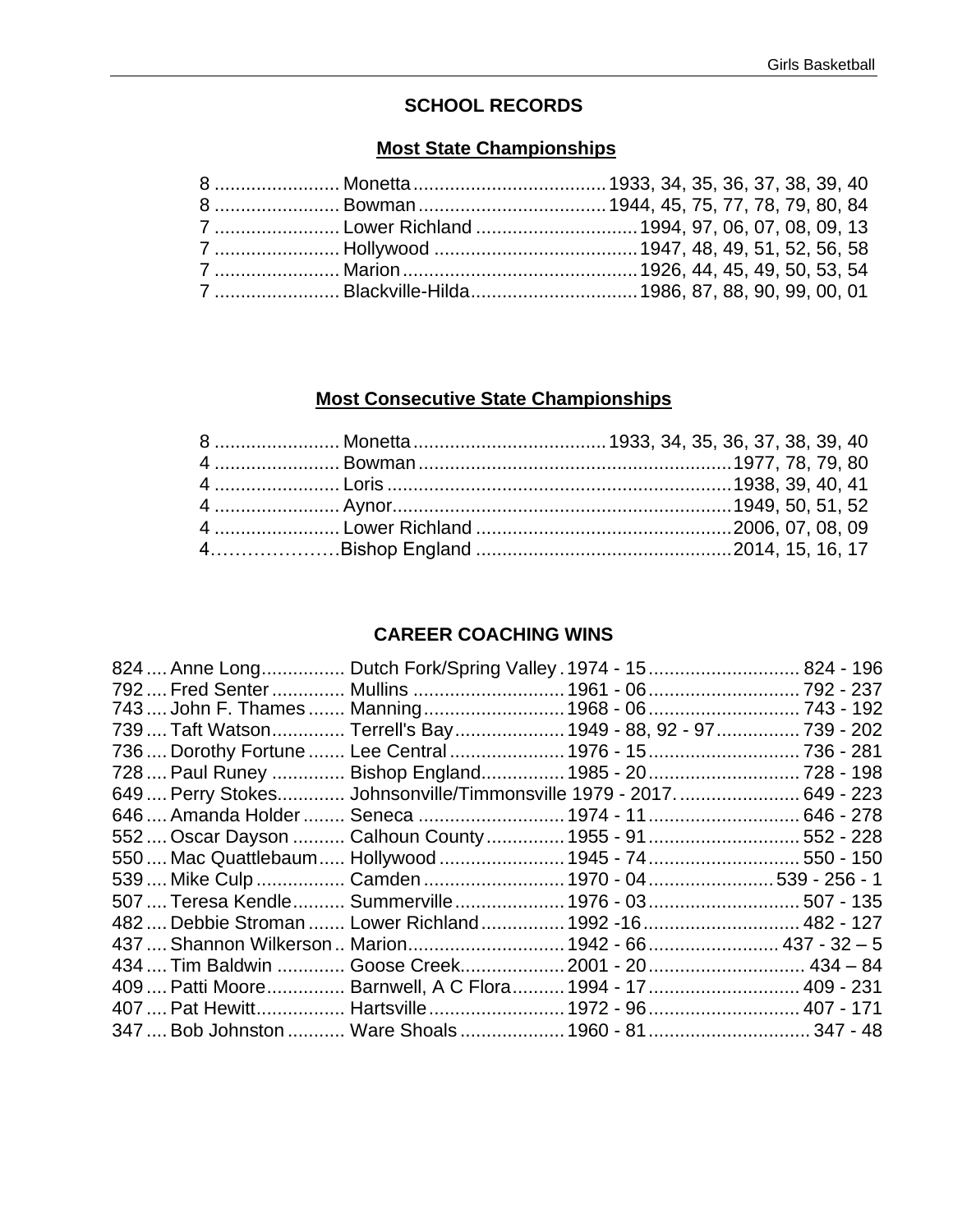## **TEAM RECORDS**

#### **Consecutive Wins**

| 154 Monetta 1933 - 40       |  |
|-----------------------------|--|
| 106 Midway1952 - 59         |  |
| 105 Marion 1955 - 62        |  |
| 96Blackville-Hilda1985 - 89 |  |
| 92 Hollywood  1947 - 49     |  |
| 87 Bowman 1977 - 81         |  |
| 51Lower Richland 2008 - 09  |  |

## **Most Points Scored In A Single Game**

(By one team)

|  | 133 Blackville-Hilda 1989 |
|--|---------------------------|
|  |                           |
|  |                           |
|  |                           |
|  |                           |

## **Most Points Scored In A Single Game**

|  |  | (By two teams) |  |
|--|--|----------------|--|
|--|--|----------------|--|

| 167 Harleyville-R. vs. Blackville 1985 |  |
|----------------------------------------|--|
| 165  Ware Shoals vs. Abbeville 1981    |  |
|                                        |  |

## **Most Free Throws Made In One Game**

| 37 Harleyville-Ridgeville 1982 |  |
|--------------------------------|--|
|                                |  |
|                                |  |
| 28Belton-Honea Path2015        |  |
|                                |  |
|                                |  |

#### **Most Overtimes In One Game**

7......... Wando vs. Summerville .......1974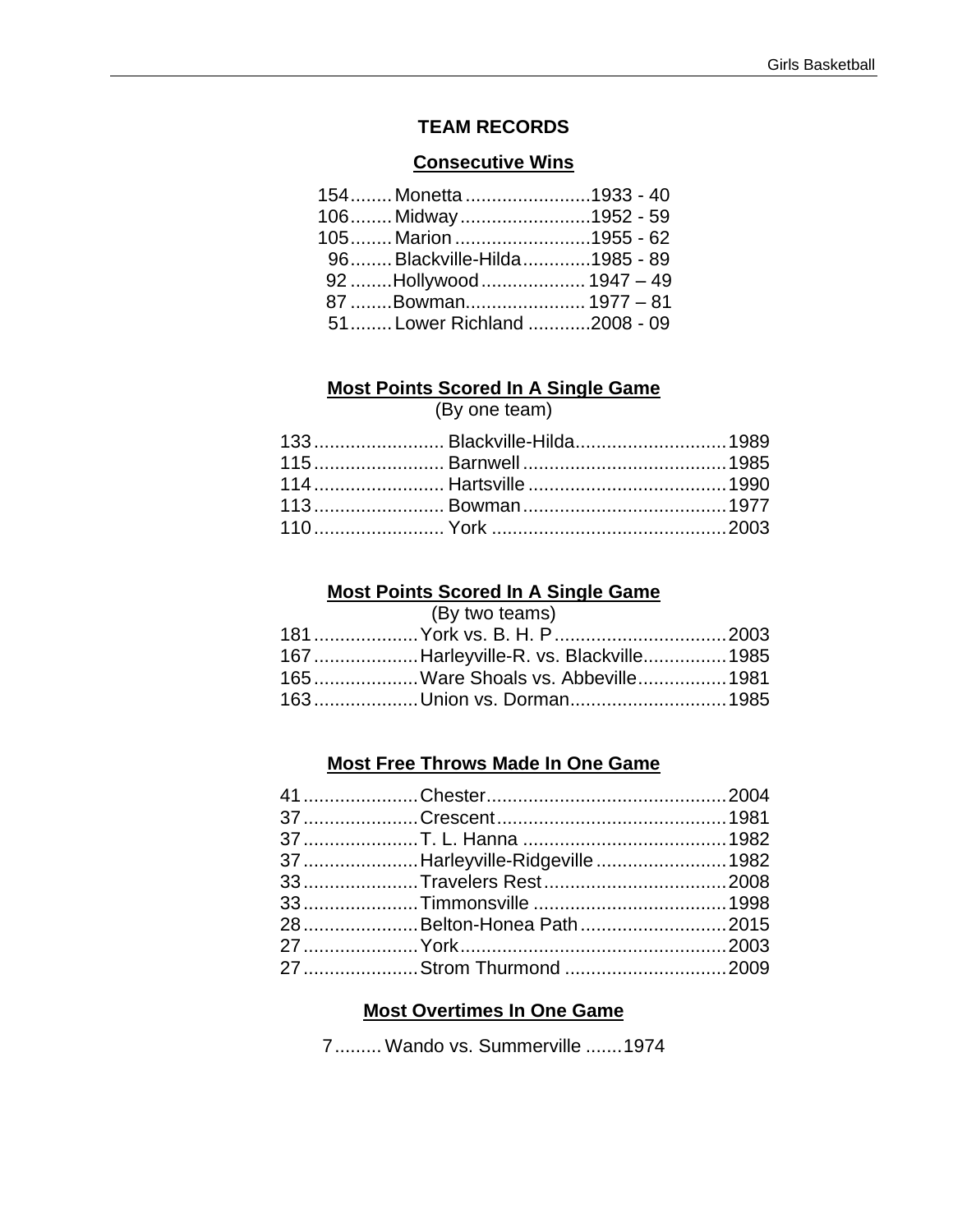# **Most Games Over 100 Points – Season**

8 .........Blackville-Hilda ..... 1987

#### **Most 3-Point Goals Made In A Season**

| 197  York 2003               |  |
|------------------------------|--|
| 183 Chapman 2020             |  |
| 153 Timmonsville2015         |  |
|                              |  |
| 140 Travelers Rest2008       |  |
| 135 Laurens 1999             |  |
| 134 Chapman 2019             |  |
| 127  Southside Christian2021 |  |
| 114 Green Sea-Floyds2019     |  |
| 102 Terrell's Bay1988        |  |
| 96 North Central1999         |  |
|                              |  |

#### **Most 3-Point Goals Made In A Game**

| 19 York 2003               |  |
|----------------------------|--|
|                            |  |
| 17 Chapman 2019            |  |
| 14 Southside Christian2021 |  |
| 12 Timmonsville2014        |  |
| 12 Lexington 2016          |  |
| 11 Laurens 1999            |  |
|                            |  |
| 11 Palmetto Scholars2019   |  |
| 10 Green Sea-Floyds2017    |  |
| 10 Crescent 2019           |  |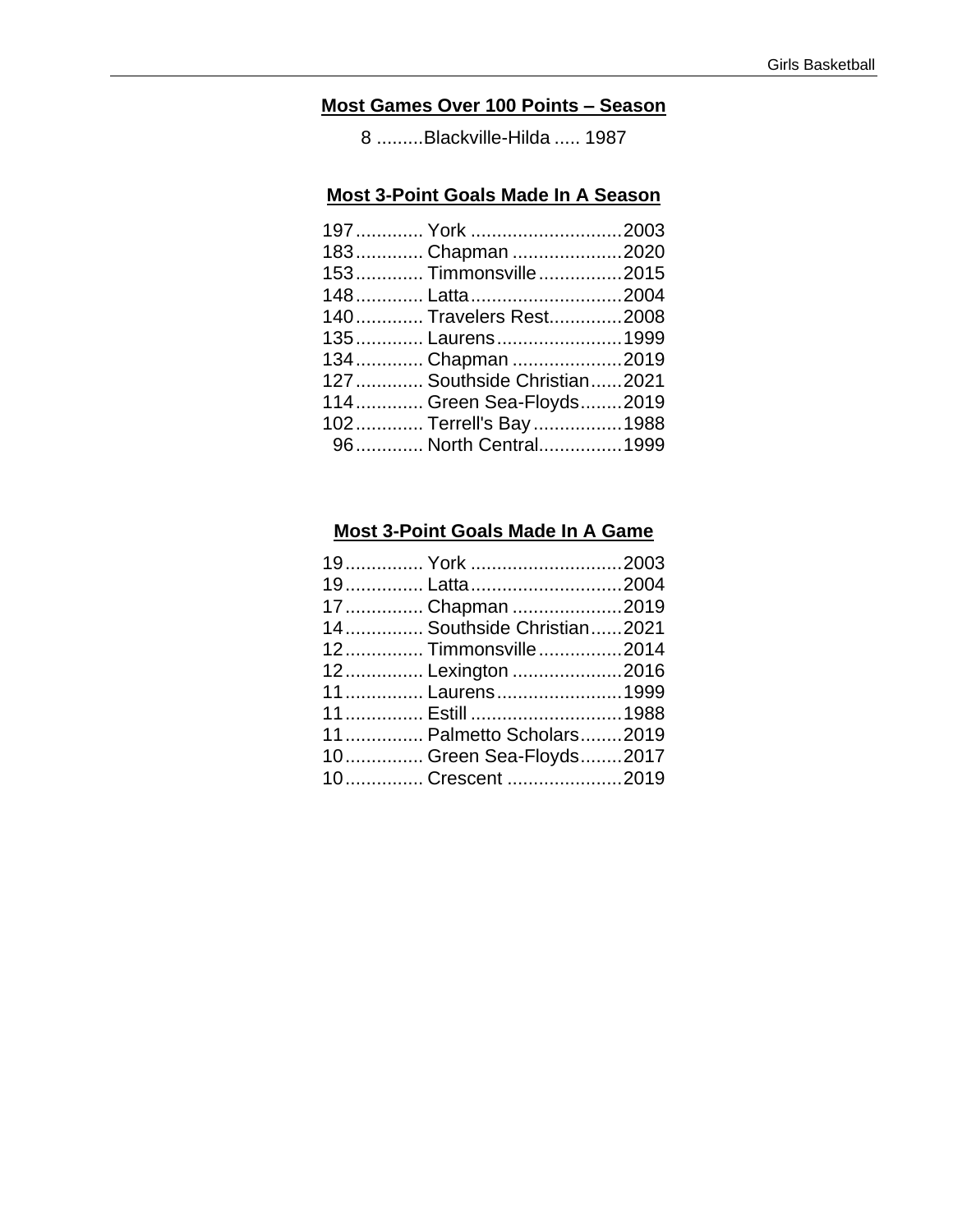## **INDIVIDUAL RECORDS**

#### **Most Points In A Career**

| 4319 Ivory Latta York  1997-03                |  |
|-----------------------------------------------|--|
| 3427 Allison FeasterChester 1988-94           |  |
| 3088 Kionna JeterSpartanburg 2010 - 16        |  |
| 3064 Direne Thomas Blackville-Hilda  1983-87  |  |
| 3045 Saudia RoundtreeWestside 1983-88         |  |
| 2846 Zipporah Scott Belton-Honea Path 2010-16 |  |
| 2781 Courtney MealingStrom Thurmond 2003-09   |  |
| 2781 Sheila Jones SCSDB  1991-97              |  |
| 2701 Courtney PickensGreenwood 1996-01        |  |
| 2632 Sade' Eli Timmonsville 2008-14           |  |
|                                               |  |
| 2344 Katrina McClain St. Andrews 1979-83      |  |

#### **Most Points In A Season**

| 1163Direne ThomasBlackville-Hilda  1987 |  |
|-----------------------------------------|--|
|                                         |  |
| 839Katrina McClain St. Andrews  1983    |  |
| 821Courtney Mealing Strom Thurmond 2009 |  |
|                                         |  |
| 771Direne ThomasBlackville-Hilda  1985  |  |
|                                         |  |
|                                         |  |

## **Most Points In A Game**

| 67 Direne Thomas Blackville-Hilda  1987 |  |
|-----------------------------------------|--|
| 52Winifred Tucker Lugoff-Elgin 1986     |  |
| 52Charlene Dubose St. John's (D)1972    |  |
| 51Courtney Mealing Strom Thurmond2009   |  |
|                                         |  |
|                                         |  |
| 48 Courtney Pickens Greenwood 2001      |  |

## **Most 30-Point Games In A Season**

| 18Kionna Jeter Spartanburg2015         |  |
|----------------------------------------|--|
| 17 Direne Thomas Blackville-Hilda 1987 |  |

## **Most Field Goals In A Game**

| 30 Direne Thomas Blackville-Hilda 1987 |  |
|----------------------------------------|--|
| 24 Charlene Dubose. St. John's (D)1972 |  |
|                                        |  |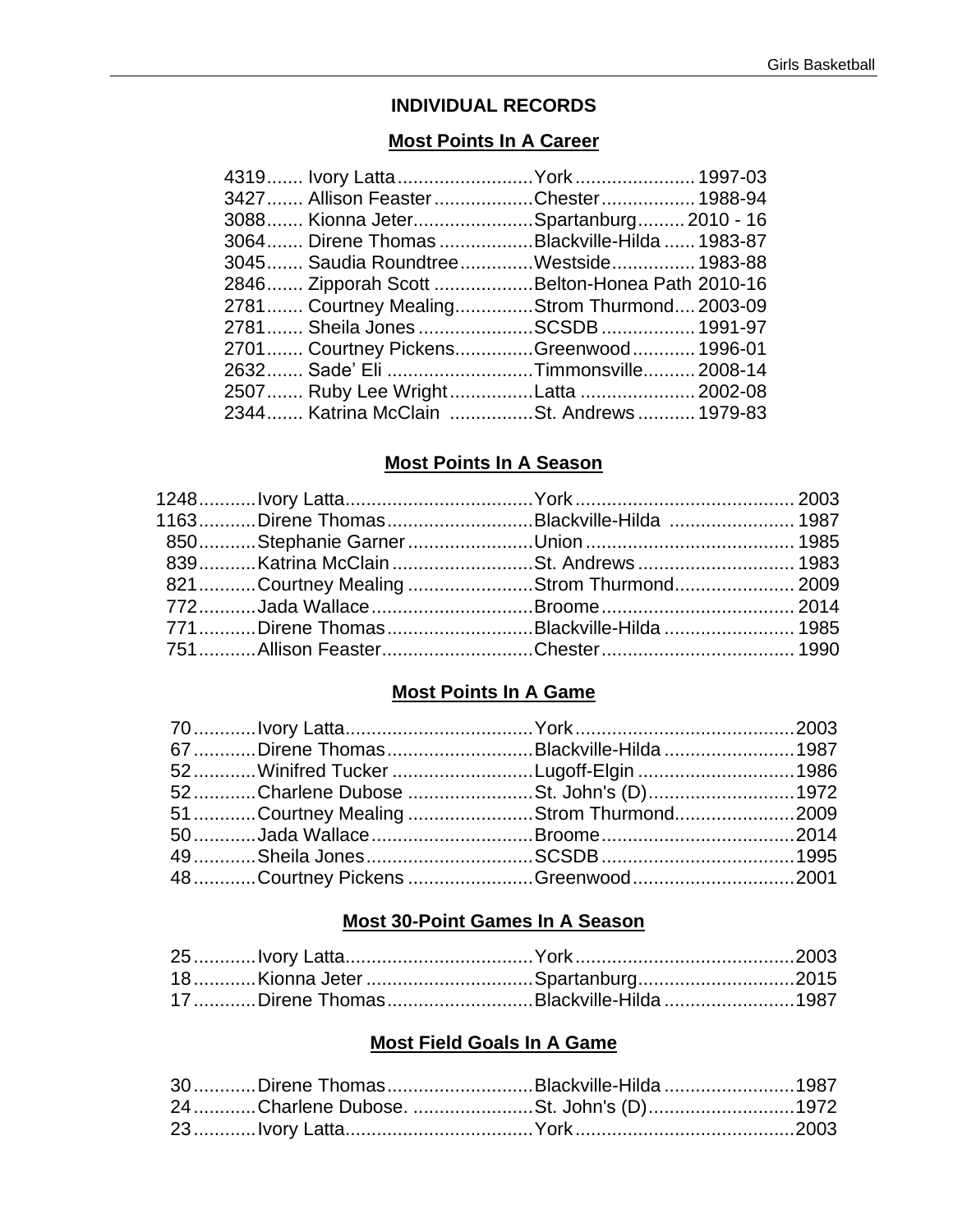## **Most 40 Point Games In A Season**

| 8Direne ThomasBlackville-Hilda1986 |  |
|------------------------------------|--|
|                                    |  |

## **Most Consecutive Free Throws**

|  | 29Melody SmithPendleton 1980 |  |
|--|------------------------------|--|
|  |                              |  |
|  |                              |  |

## **Most Free Throws In A Season**

| 222 Zipporah Scott Belton-Honea Path 2015 |  |
|-------------------------------------------|--|
|                                           |  |
| 189 Courtney Pickens Greenwood 2001       |  |
| 184 Melody SmithPendleton 1980            |  |

## **Most Free Throws In A Game**

|  | 21 Courtney Pickens Greenwood2001      |  |
|--|----------------------------------------|--|
|  | 21 Courtney Mealing Strom Thurmond2009 |  |
|  |                                        |  |
|  | 20 Annette Tinch Calhoun Falls 1979    |  |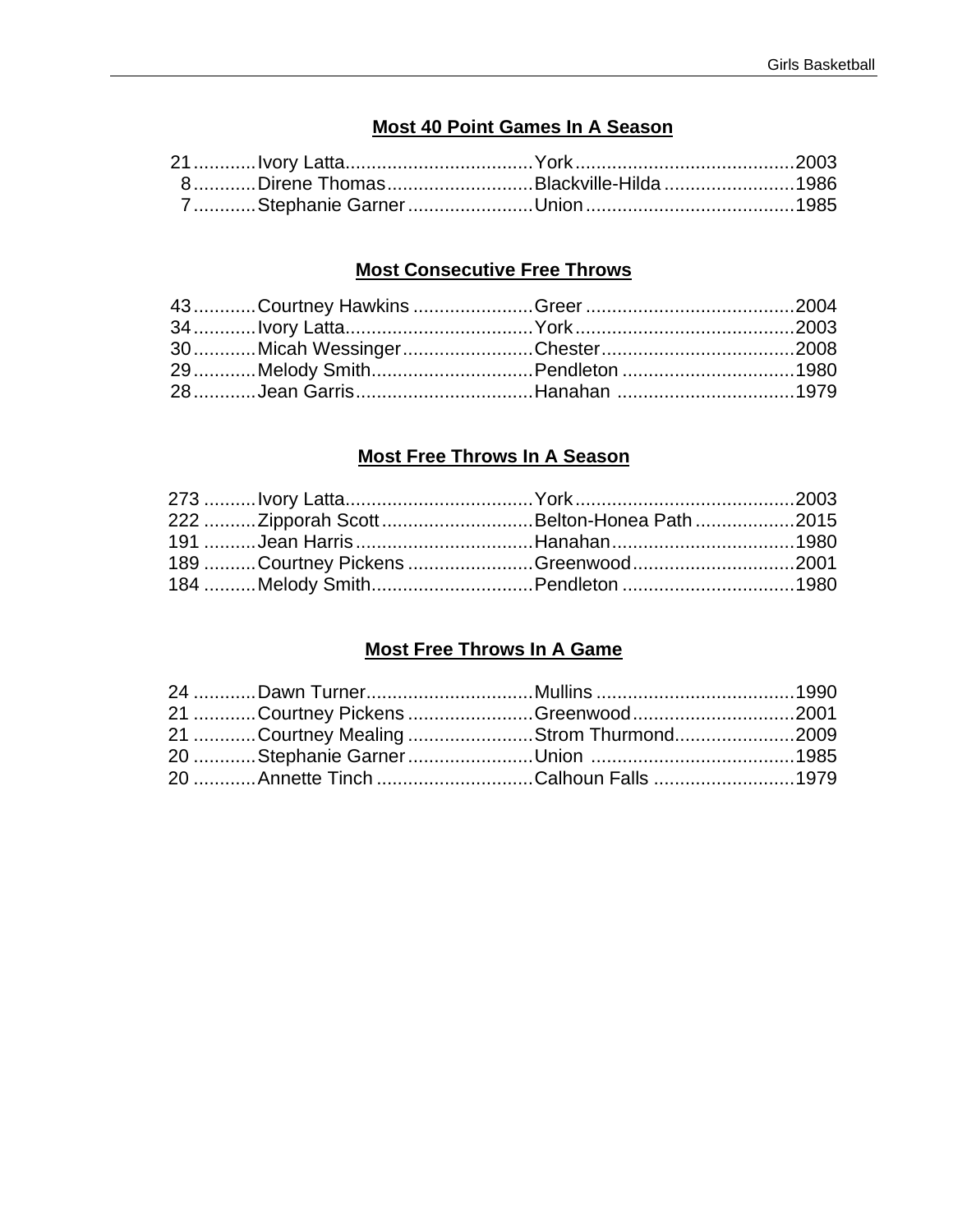## Most 3-Point Goals Made In A Season

| 105 Olivia Thompson Lexington 2018       |  |
|------------------------------------------|--|
| 91 Alaya Woods Timmonsville 2015         |  |
|                                          |  |
| 88 Tonya GeraldTerrell's Bay1988         |  |
|                                          |  |
| 85 Kionna Jeter Spartanburg2015          |  |
|                                          |  |
| 81 Maeve McNamara St. Joseph's 2016      |  |
|                                          |  |
| 79 Hannah FullerSouthside Christian 2021 |  |
|                                          |  |
|                                          |  |
|                                          |  |

## **Most 3-Point Goals Made In A Game**

| 11 Alaya Woods Timmonsville 2015         |                                                                      |
|------------------------------------------|----------------------------------------------------------------------|
|                                          |                                                                      |
| 10 Bridgette PhillipsLee Central1998     |                                                                      |
|                                          |                                                                      |
| 9 Jana ChisolmJasper County 2000         |                                                                      |
| 9 Kionna Jeter Spartanburg2015           |                                                                      |
| 9 Olivia Thompson Lexington 2016         |                                                                      |
| 9 Ryleigh Davis Crescent 2018            |                                                                      |
| 9 Hannah Fuller Southside Christian 2021 |                                                                      |
|                                          |                                                                      |
| 8  Yoneko Allen Laurens 1999             |                                                                      |
|                                          |                                                                      |
|                                          |                                                                      |
| 8 Melissa Craft Pelion 1995              |                                                                      |
|                                          |                                                                      |
|                                          |                                                                      |
| 8 Aligsselly CartagenaDorman2019         |                                                                      |
|                                          | 9 Andi LaRocque Palmetto Scholars 2019<br>8 Madison Floyd Broome2012 |

## Best Free Throw Percentage in a Season (at least 5 games)